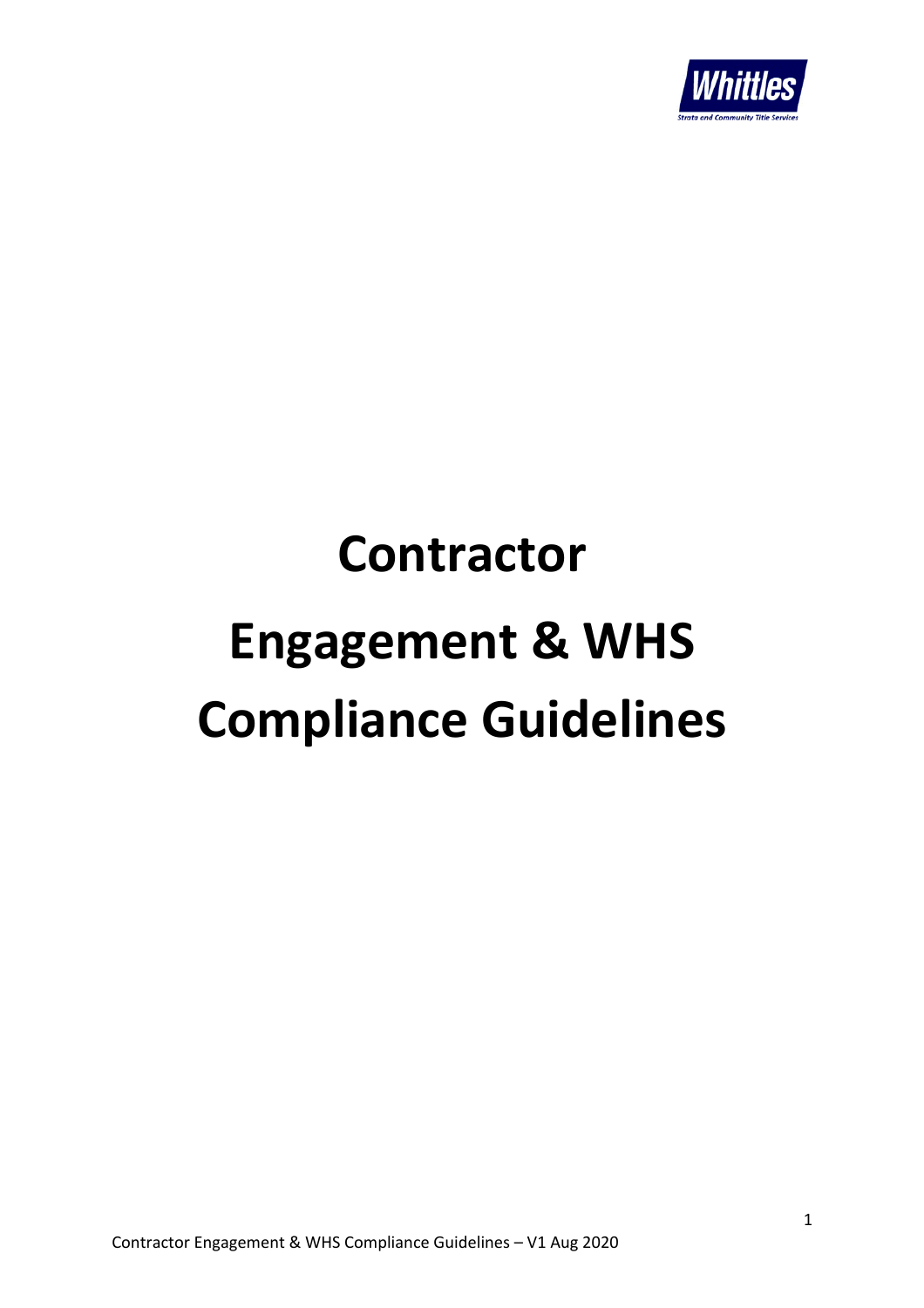

# **Table of Contents**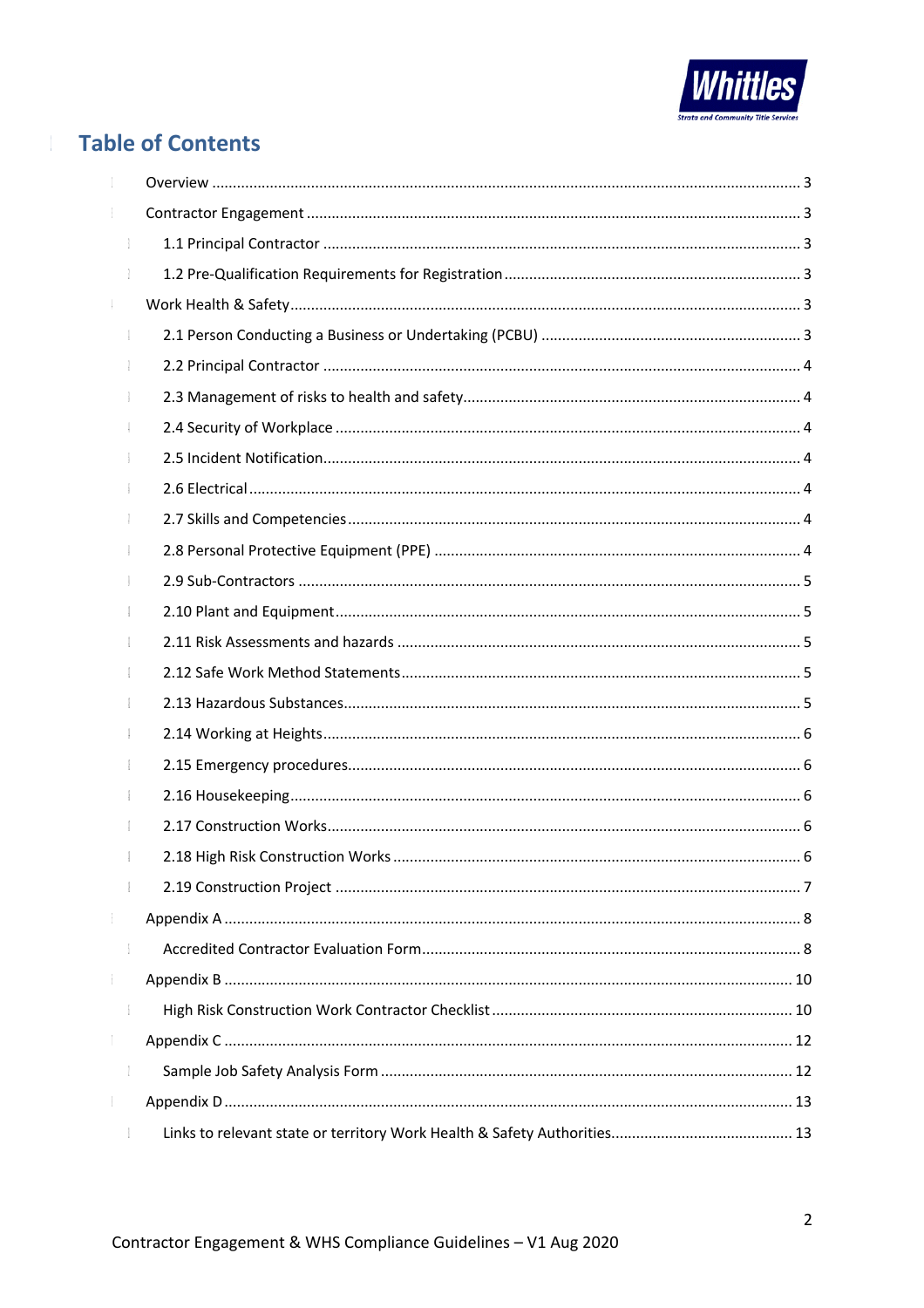

## **<sup>2</sup> Overview**

The guidelines set out the requirements for engaging contractors (On behalf of Bodies Corporate) and Work Health & Safety that apply whilst carrying out works on Strata,Community & Owners Corporation sites.

Whittles Contractor Engagement & WHS/OHS Compliance Guidelines should be used in conjunction with all relevant state or territory WHS/OHS legislation, Codes of Practice, Standards & any other relevant Governing Body Publications.

As an accredited contractor, we regard you as a professional/competent company/person in your trade or area of expertise and that you will ensure health and safety accordingly.

# **<sup>3</sup> Contractor Engagement**

#### **3.1 1.1 Principal Contractor**

Contractors engaged by Whittles on behalf of Bodies Corporate to carry out works authorises the contractor to have management or control of the workplace and to discharge the duties of a principal contractor as per state and territory legislation.

#### **3.2 1.2 Pre-Qualification Requirements for Registration**

Prior to registration and/or commencing works contractors will provide Whittles with supporting evidence of.

- Copies of company WHS/OHS, Quality and Environmental policies.
- Documentation utilized to eliminate and minimize risk for the workplace and activities.
- Where appropriate copy of WHS/OHS Management Plan
- Copies of Public Liability and, where applicable, Indemnity insurance.
- Copies of applicable licenses, qualifications and certificates.
- Copies of Workers Compensation. Note: Workers compensations may be subject to minimum remuneration requiring registration. Cross border arrangements are applicable to workers compensation, therefore multiple state or territory insurance may be required.

# **<sup>4</sup> Work Health & Safety**

#### **4.1 2.1 Person Conducting a Business or Undertaking (PCBU)**

Business entity conducting the activities of the business or undertaking. It can be a company or organisation, an association, the partners (collectively) in a partnership, a government department or authority, an independent school or university, a builder (including principal contractors and sub-contractors) or a sole trader.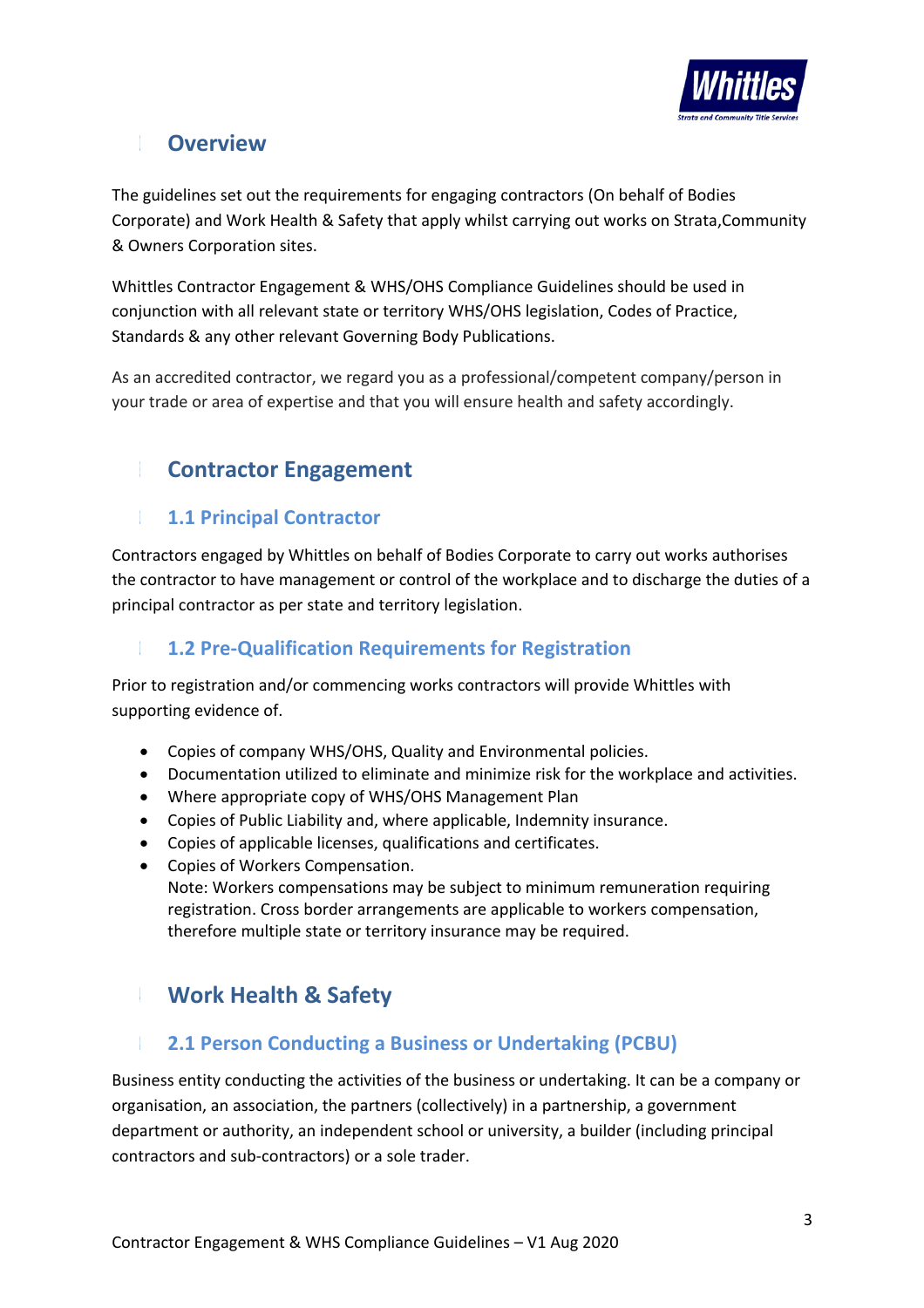

#### **4.2 2.2 Principal Contractor**

A principal contractor is also a PCBU and must be aware of the WHS duties that apply to all PCBUs. The person with management or control of a workplace must ensure, so far as is reasonably practicable, that the workplace, the means of entering and exiting the workplace and anything arising from the workplace are without risk to the health and safety of any person

#### **4.3 2.3 Management of risks to health and safety**

Contractor must manage risks associated with the work place in accordance with state and territory legislation.

#### **4.4 2.4 Security of Workplace**

Contractors in control of a workplace must ensure, so far as is reasonably practicable, that the workplace is secured from unauthorised access.

Contractors shall utilise signs, barriers and warning systems or other means where work is likely to present potential hazards.

#### **4.5 2.5 Incident Notification**

Contractors shall immediately report all notifiable incidents to the relevant state or territory governing authority and Whittles.

Contractors shall use their own reporting procedures for WHS compliance.

#### **4.6 2.6 Electrical**

A qualified and licenced electrician using appropriate PPE will do all electrical works in accordance with the current Codes, Standards and regulations. Equipment shall be de-energized and lockout/tag out company procedures implemented prior to working on equipment.

#### **4.7 2.7 Skills and Competencies**

Contractor's employees shall be appropriately qualified, trained, instructed and supervised in all task and duties relevant to the contract works.

#### **4.8 2.8 Personal Protective Equipment (PPE)**

Contractors shall ensure that all necessary PPE relevant to the contract works is provided, maintained and used correctly.

Contractors shall ensure their employees are trained in the correct use of the PPE.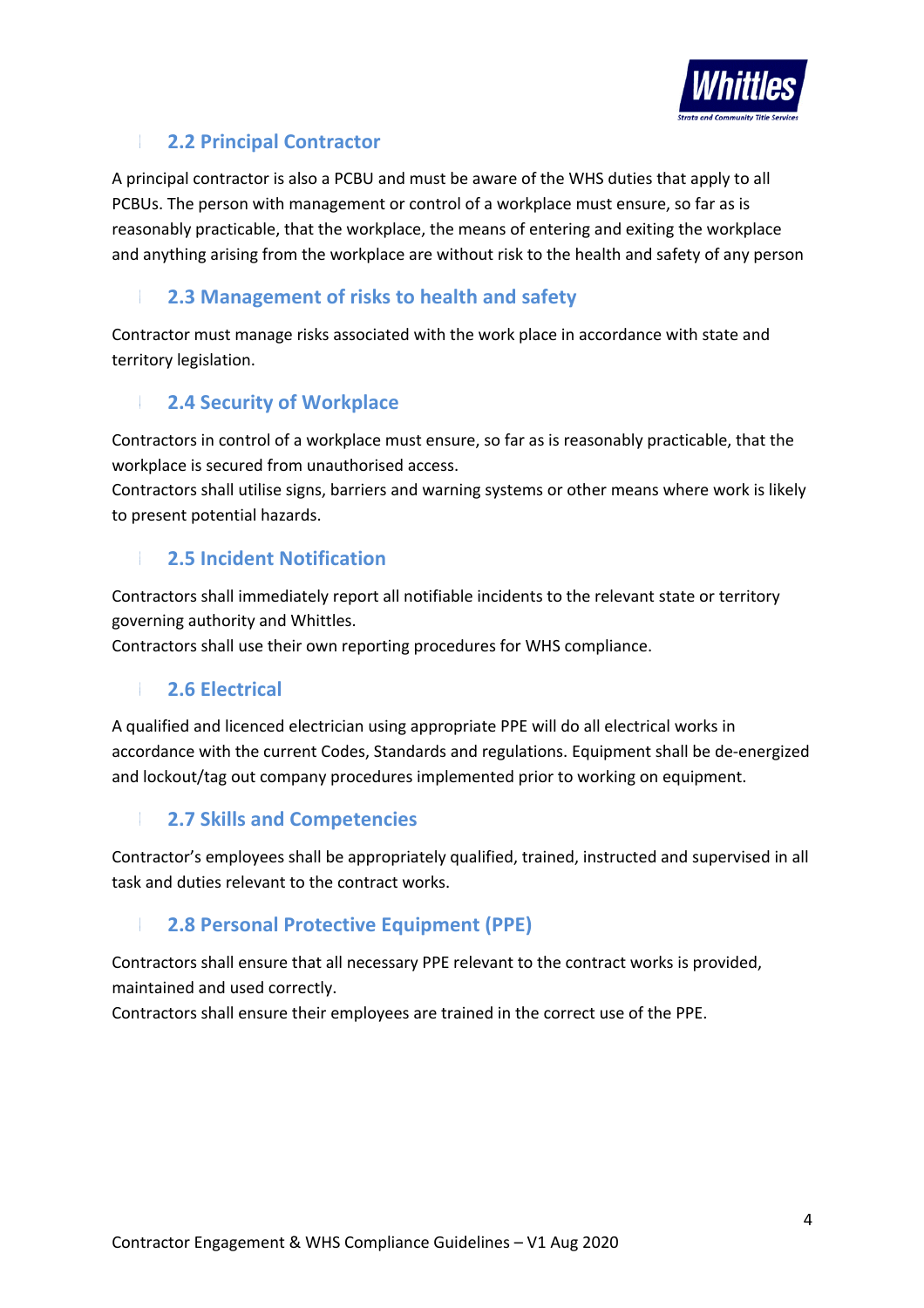

#### **4.9 2.9 Sub-Contractors**

Principal Contractors shall be responsible for

- Site induction of sub-contractors
- Sub-Contractors have a WHS system in place in accordance with state and territory WHS legislation
- Sub-Contractors are suitably qualified/trained for the work to be performed.
- Monitor sub-contractors work in a safe manner.

#### **4.10 2.10 Plant and Equipment**

Contractors shall keep a register of all plant and equipment inspections carried out during the contracted works and users are appropriately licenced and trained in the use of plant and equipment.

#### **4.11 2.11 Risk Assessments and hazards**

Contractors shall conduct Job Safety Analysis (JSA) or Safe Work Method Statements (SWMS) of the workplace and activities prior to commencing works.

Contractors shall ensure all workers know the hazards and control measures associated with the workplace and activities, and that other people are adequately warned of potential hazards through signage, barriers or other means as appropriate in accordance with relevant legislation and codes of work.

JSA's and SWMS's are to be provided to Whittles on completion of works, payment of invoice conditional to the receipt of JSA's or SWMS's.

#### **4.12 2.12 Safe Work Method Statements**

Principal contractors carrying out high risk construction work must, before the high risk construction work commences, complete a site specific safe work method statement and provide a copy to Whittles.

#### **4.13 2.13 Hazardous Substances**

Contractors who bring hazardous chemicals or dangerous goods onto site are required to have the following.

- Work procedures for the safe storage, use and disposal
- All workers to be trained in the use of the hazardous chemicals or dangerous goods.
- A copy of current safety data sheet (less than 5 years old) and risk assessment for the use of the hazardous chemicals or dangerous goods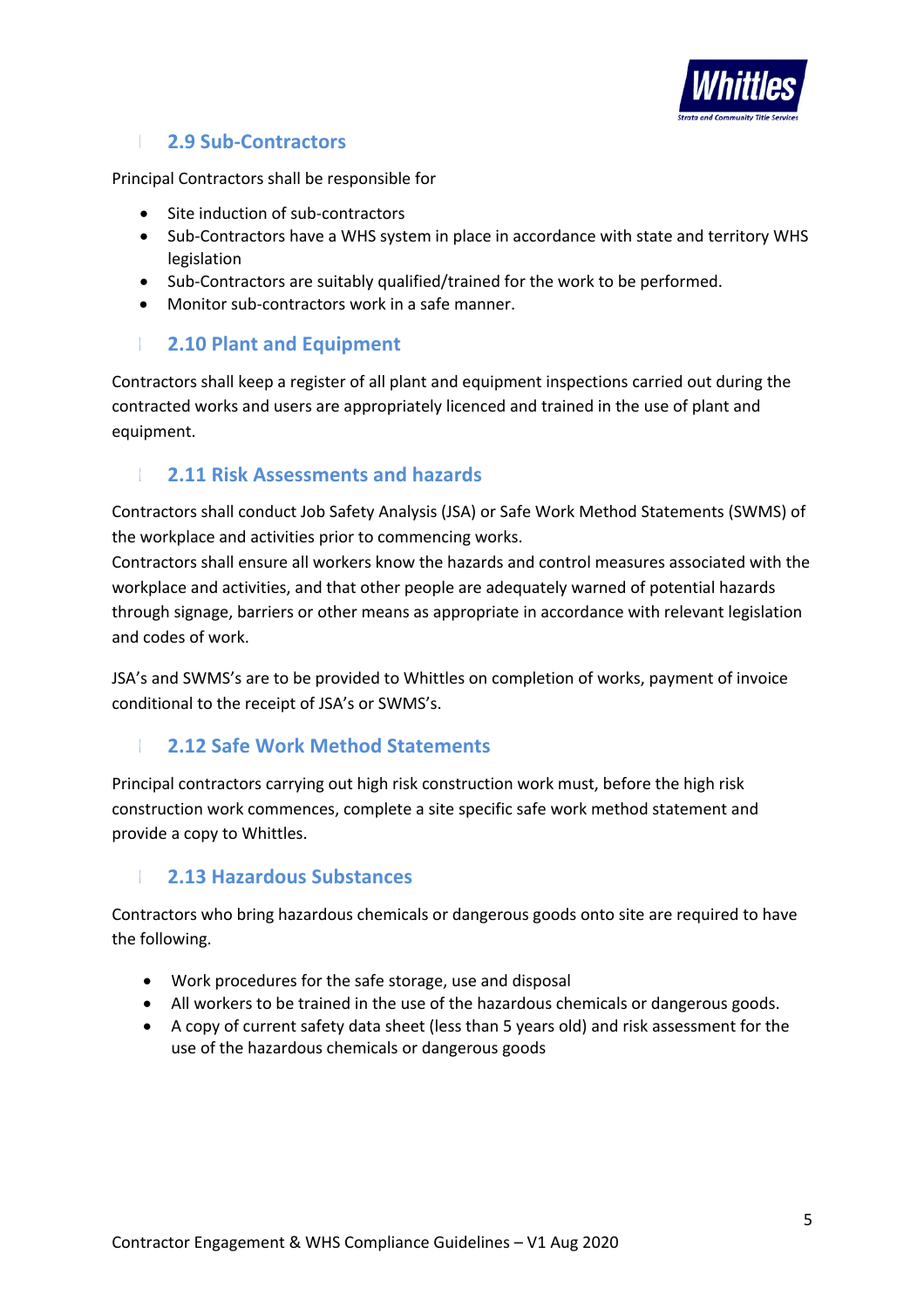

#### **4.14 2.14 Working at Heights**

All work at heights or on roofs to be performed in accordance with the relevant state or territory legislation and codes of practice for working at height in a safe manner.

Contractors must ensure they have undergone appropriate training for the use, selection and maintenance of fall arrest and prevention devices.

Contractors are responsible for the training and instruction for their employees and ensuring sub-contractors are also trained and suitably qualified.

#### **4.15 2.15 Emergency procedures**

Contractors shall have emergency procedures in place and all employees, subcontractors and visitors are made aware and trained if necessary prior to entering site.

#### **4.16 2.16 Housekeeping**

Contractor are to maintain a high standard of housekeeping on site and remove all debris and waste resulting from contractor activity on site.

Stairways, passages and safety egress paths are to be kept clear of obstructions at all times and work areas barricaded and signed warning of hazards and access by authorised persons only.

#### **4.17 2.17 Construction Works**

Construction work means any work carried out in connection with the construction, alteration, conversion, fitting out, commissioning, renovation, repair, maintenance, refurbishment, demolition, decommissioning or dismantling of a structure.

The term 'demolition' includes 'deconstruction'.

Construction work does not include testing, maintenance or repair work of a minor nature carried out in connection with a structure.

#### **4.18 2.18 High Risk Construction Works**

High risk construction work means construction work that:

- Involves a risk of a person falling more than 2 m; or
- Is carried out on a telecommunication tower; or
- Involves demolition of an element of a structure that is load bearing or otherwise related to the physical integrity of the structure; or
- Involves, or is likely to involve, the disturbance of asbestos; or
- Involves structural alterations or repairs that require temporary support to prevent collapse; or
- Is carried out in or near a confined space; or
- Is carried out in or near: A shaft or trench with an excavated depth greater than 1.5 m or a tunnel; or
- involves the use of explosives; or
- Is carried out on or near pressurized gas distribution mains or piping; or
- Is carried out on or near chemical, fuel or refrigerant lines; or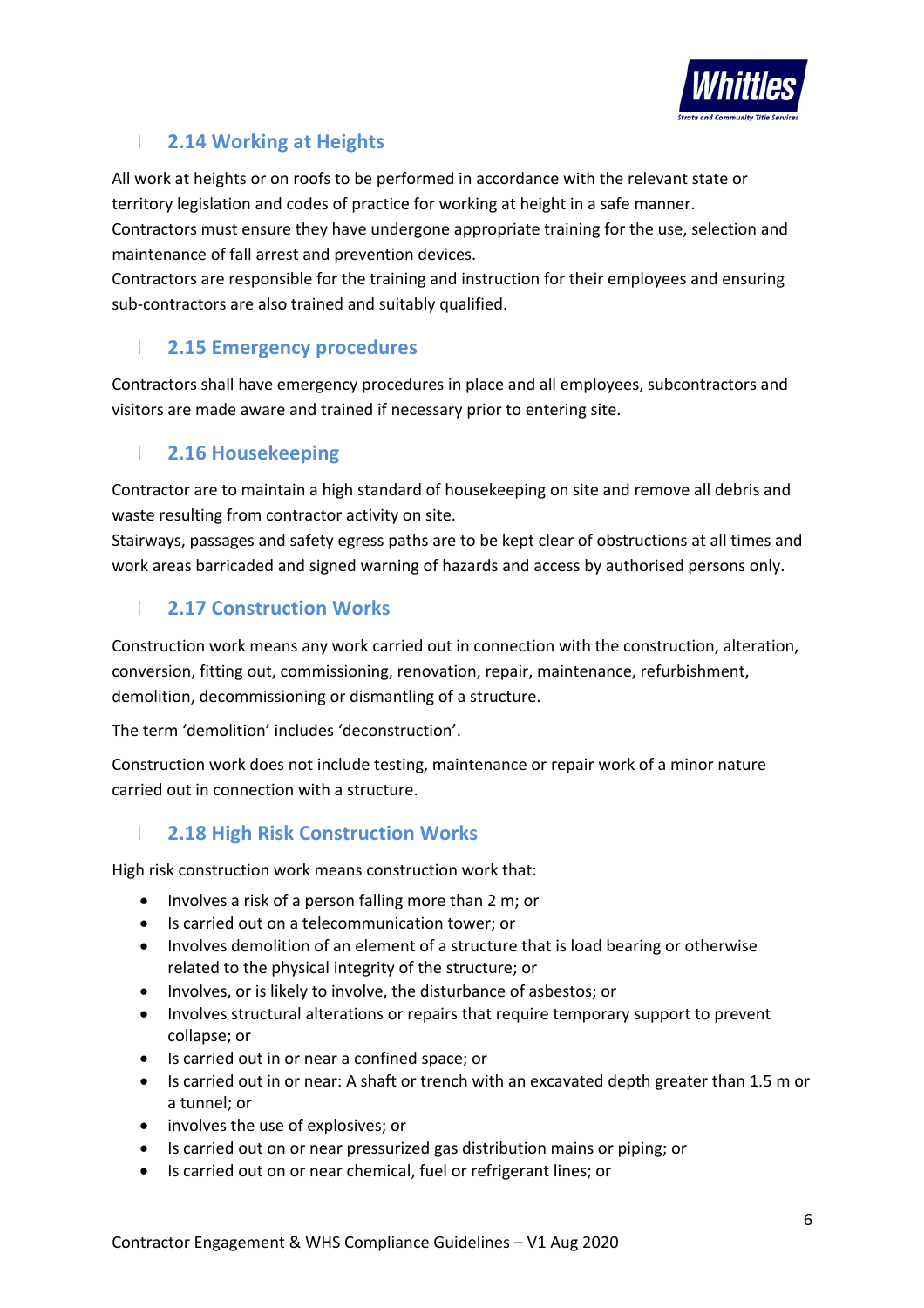

- Is carried out on or near energized electrical installations or services; or
- Is carried out in an area that may have a contaminated or flammable atmosphere; or
- Involves tilt up or precast concrete; or
- Is carried out on, in or adjacent to a road, railway, shipping lane or other traffic corridor that is in use by traffic other than pedestrians; or
- Is carried out in an area at a workplace in which there is any movement of powered mobile plant; or
- Is carried out in an area in which there are artificial extremes of temperature; or
- Is carried out in or near water or other liquid that involves a risk of drowning; or
- Involves diving work.

#### **4.19 2.19 Construction Project**

A construction project is a project that involves construction work where the cost of the construction work is equal to or greater than the trigger value set by the relevant state or territory legislation.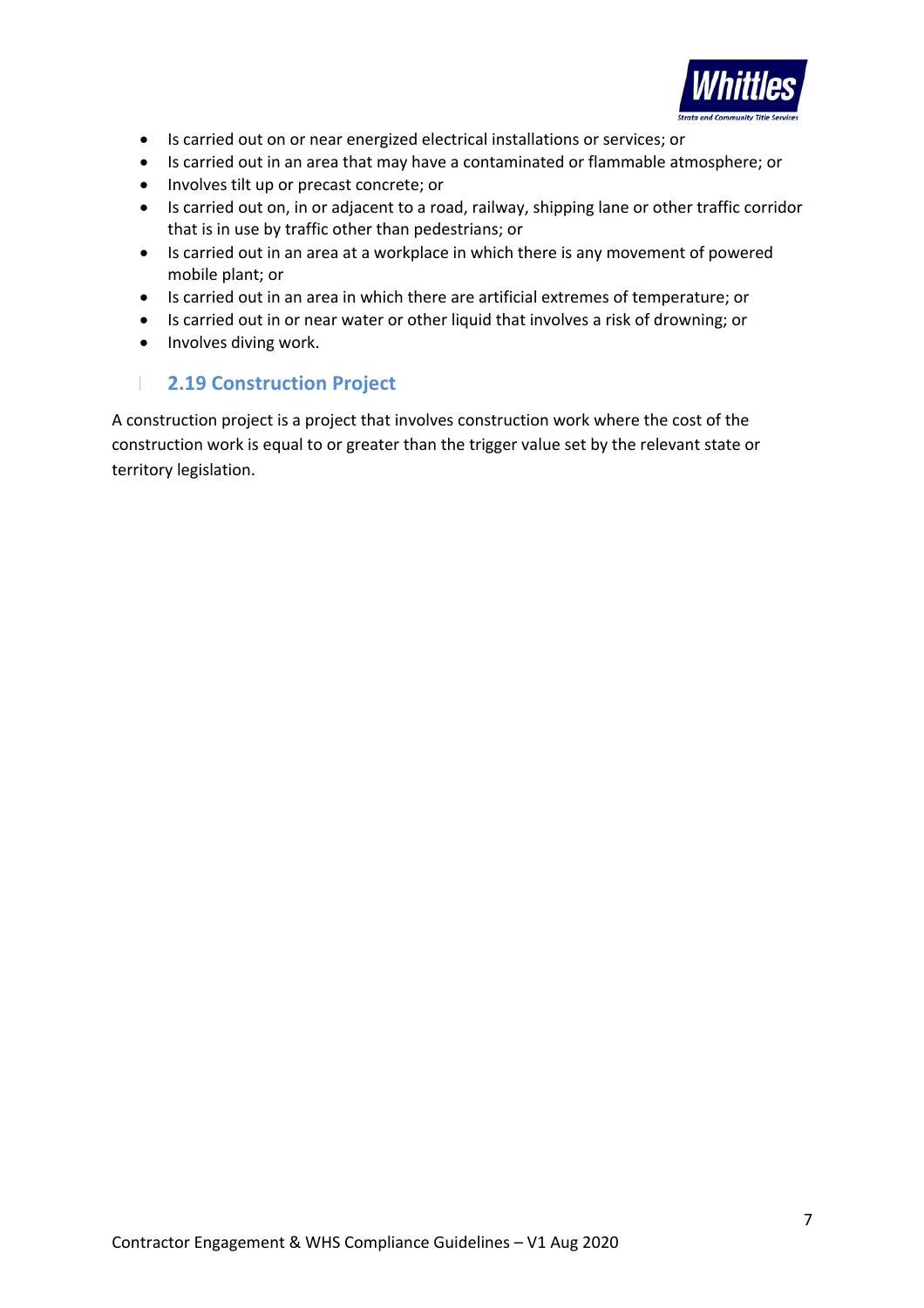

# **<sup>5</sup> Appendix A**

#### **5.1 Accredited Contractor Evaluation Form**

|                                                                                                        | For consideration to register as a Whittles Accredited Contractor complete this form and provide copies of<br>requested documents. Minimum supporting evidence required refer to Whittles Contractor Engagement &<br>Compliance Guidelines - Pre-qualification Requirements for Registration. |                       |     |                                                |
|--------------------------------------------------------------------------------------------------------|-----------------------------------------------------------------------------------------------------------------------------------------------------------------------------------------------------------------------------------------------------------------------------------------------|-----------------------|-----|------------------------------------------------|
| Company Details                                                                                        |                                                                                                                                                                                                                                                                                               |                       |     |                                                |
| Company Name                                                                                           |                                                                                                                                                                                                                                                                                               |                       |     |                                                |
| Director                                                                                               |                                                                                                                                                                                                                                                                                               |                       |     |                                                |
| Email                                                                                                  |                                                                                                                                                                                                                                                                                               | Phone                 |     |                                                |
|                                                                                                        | Brief discretion of service your company can provide                                                                                                                                                                                                                                          |                       |     |                                                |
|                                                                                                        |                                                                                                                                                                                                                                                                                               |                       |     |                                                |
|                                                                                                        |                                                                                                                                                                                                                                                                                               |                       |     |                                                |
|                                                                                                        |                                                                                                                                                                                                                                                                                               |                       |     |                                                |
| No of Employees                                                                                        |                                                                                                                                                                                                                                                                                               | Years Company         |     |                                                |
|                                                                                                        |                                                                                                                                                                                                                                                                                               | Established           |     |                                                |
| hire workers                                                                                           | Does your company use sub-contractors or labour                                                                                                                                                                                                                                               |                       | Yes | Νō                                             |
| Has your company any convictions under state or                                                        |                                                                                                                                                                                                                                                                                               |                       |     |                                                |
| territory WHS Act and Regulations. If Yes provide<br>details                                           |                                                                                                                                                                                                                                                                                               |                       | Yes | No                                             |
|                                                                                                        |                                                                                                                                                                                                                                                                                               |                       |     |                                                |
|                                                                                                        |                                                                                                                                                                                                                                                                                               |                       |     |                                                |
|                                                                                                        |                                                                                                                                                                                                                                                                                               |                       |     |                                                |
|                                                                                                        |                                                                                                                                                                                                                                                                                               |                       |     |                                                |
| Do you have Public Liability Insurance                                                                 |                                                                                                                                                                                                                                                                                               |                       | Yes | Nο                                             |
|                                                                                                        |                                                                                                                                                                                                                                                                                               |                       |     | PLEASE PROVIDE CURRENT CERTIFICATE OF CURRENCY |
|                                                                                                        |                                                                                                                                                                                                                                                                                               |                       | Yes | No                                             |
|                                                                                                        |                                                                                                                                                                                                                                                                                               |                       |     | PLEASE PROVIDE CURRENT CERTIFICATE OF CURRENCY |
| Do you have Indemnity Insurance                                                                        |                                                                                                                                                                                                                                                                                               |                       |     | No                                             |
|                                                                                                        |                                                                                                                                                                                                                                                                                               |                       | Yes |                                                |
|                                                                                                        |                                                                                                                                                                                                                                                                                               |                       |     | PLEASE PROVIDE CURRENT CERTIFICATE OF CURRENCY |
|                                                                                                        |                                                                                                                                                                                                                                                                                               |                       | Yes | No                                             |
|                                                                                                        |                                                                                                                                                                                                                                                                                               |                       |     | PLEASE PROVIDE CURRENT CERTIFICATE OF CURRENCY |
| Do you have Worker Compensation Insurance<br>(SOLE TRADERS)<br>Do you have Personal Accident Insurance | Certificate, licenses, qualifications applicable to the                                                                                                                                                                                                                                       | PLEASE PROVIDE COPIES |     |                                                |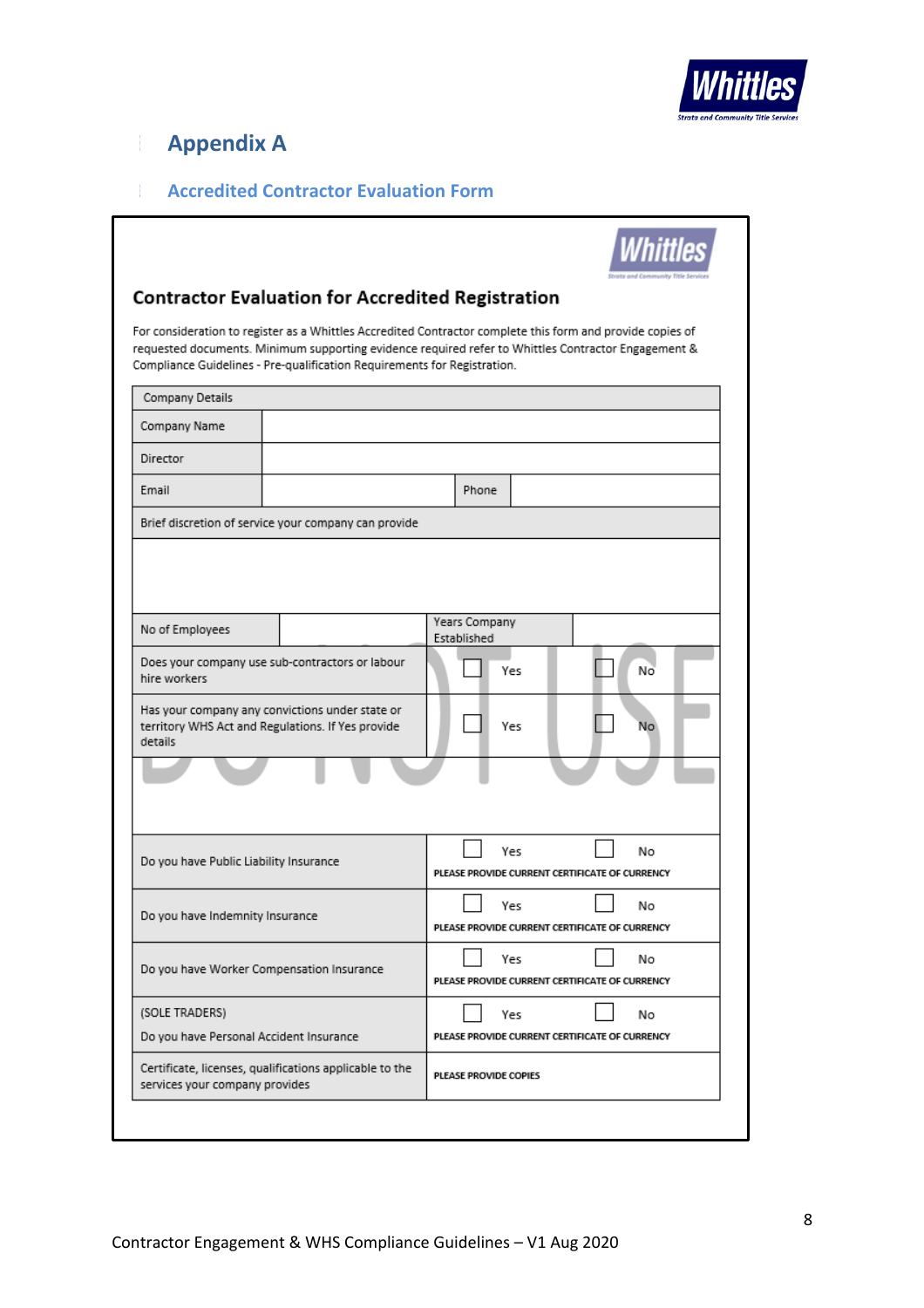| <b>WHS</b><br>Yes<br>No<br>PLEASE PROVIDE DATED AND SIGNED POLICY<br>Yes<br>No<br>PLEASE PROVIDE SAMPLE OF RISK ASSESSMENT<br>Yes<br>No.<br>Does your company carry out construction works as<br>Yes<br>No<br>defined in state and territory WHS legislation?<br>Your company has a process in place to train, induct,<br>instruct and consult with employees and sub-<br>Yes<br>No<br>contractors or labour hire and maintain records.<br>Unless otherwise advised your company accepts the<br>role of principal contractor for the workplace for the<br>Yes<br>No.<br>period of contract works.<br>Declaration<br>1. I understand my responsibilities to maintain a safe work environment for workers and public.<br>2. Abide by the relevant Sate or Territory Work Health & Safety Acts/Regulations, Codes of practice.<br>Have read Whittles Contractor Engagement & WHS Compliance Guidelines.<br>3.<br>All contract works comply with the current Codes, Standards and local governing body requirements.<br>4.<br>Name<br>Position<br>Signature<br>Date<br>Note: Declaration must be signed by the company Director. Easier<br>Office Only:-<br>Reviewed<br>Approved<br>Date:<br>Date:<br><b>Review comments</b> |                                                                                                                      | <b>Whitt</b> |
|--------------------------------------------------------------------------------------------------------------------------------------------------------------------------------------------------------------------------------------------------------------------------------------------------------------------------------------------------------------------------------------------------------------------------------------------------------------------------------------------------------------------------------------------------------------------------------------------------------------------------------------------------------------------------------------------------------------------------------------------------------------------------------------------------------------------------------------------------------------------------------------------------------------------------------------------------------------------------------------------------------------------------------------------------------------------------------------------------------------------------------------------------------------------------------------------------------------------------|----------------------------------------------------------------------------------------------------------------------|--------------|
|                                                                                                                                                                                                                                                                                                                                                                                                                                                                                                                                                                                                                                                                                                                                                                                                                                                                                                                                                                                                                                                                                                                                                                                                                          |                                                                                                                      |              |
|                                                                                                                                                                                                                                                                                                                                                                                                                                                                                                                                                                                                                                                                                                                                                                                                                                                                                                                                                                                                                                                                                                                                                                                                                          | Your company has a WHS policy statement                                                                              |              |
|                                                                                                                                                                                                                                                                                                                                                                                                                                                                                                                                                                                                                                                                                                                                                                                                                                                                                                                                                                                                                                                                                                                                                                                                                          | Your company has a process to risk assess the<br>workplace and activities for hazards to eliminate or<br>reduce risk |              |
|                                                                                                                                                                                                                                                                                                                                                                                                                                                                                                                                                                                                                                                                                                                                                                                                                                                                                                                                                                                                                                                                                                                                                                                                                          | Does your company carry out high risk work<br>activates as defined in WHS legislation?                               |              |
|                                                                                                                                                                                                                                                                                                                                                                                                                                                                                                                                                                                                                                                                                                                                                                                                                                                                                                                                                                                                                                                                                                                                                                                                                          |                                                                                                                      |              |
|                                                                                                                                                                                                                                                                                                                                                                                                                                                                                                                                                                                                                                                                                                                                                                                                                                                                                                                                                                                                                                                                                                                                                                                                                          |                                                                                                                      |              |
|                                                                                                                                                                                                                                                                                                                                                                                                                                                                                                                                                                                                                                                                                                                                                                                                                                                                                                                                                                                                                                                                                                                                                                                                                          |                                                                                                                      |              |
|                                                                                                                                                                                                                                                                                                                                                                                                                                                                                                                                                                                                                                                                                                                                                                                                                                                                                                                                                                                                                                                                                                                                                                                                                          |                                                                                                                      |              |
|                                                                                                                                                                                                                                                                                                                                                                                                                                                                                                                                                                                                                                                                                                                                                                                                                                                                                                                                                                                                                                                                                                                                                                                                                          |                                                                                                                      |              |
|                                                                                                                                                                                                                                                                                                                                                                                                                                                                                                                                                                                                                                                                                                                                                                                                                                                                                                                                                                                                                                                                                                                                                                                                                          |                                                                                                                      |              |
|                                                                                                                                                                                                                                                                                                                                                                                                                                                                                                                                                                                                                                                                                                                                                                                                                                                                                                                                                                                                                                                                                                                                                                                                                          |                                                                                                                      |              |
|                                                                                                                                                                                                                                                                                                                                                                                                                                                                                                                                                                                                                                                                                                                                                                                                                                                                                                                                                                                                                                                                                                                                                                                                                          |                                                                                                                      |              |
|                                                                                                                                                                                                                                                                                                                                                                                                                                                                                                                                                                                                                                                                                                                                                                                                                                                                                                                                                                                                                                                                                                                                                                                                                          |                                                                                                                      |              |
|                                                                                                                                                                                                                                                                                                                                                                                                                                                                                                                                                                                                                                                                                                                                                                                                                                                                                                                                                                                                                                                                                                                                                                                                                          |                                                                                                                      |              |
|                                                                                                                                                                                                                                                                                                                                                                                                                                                                                                                                                                                                                                                                                                                                                                                                                                                                                                                                                                                                                                                                                                                                                                                                                          |                                                                                                                      |              |
|                                                                                                                                                                                                                                                                                                                                                                                                                                                                                                                                                                                                                                                                                                                                                                                                                                                                                                                                                                                                                                                                                                                                                                                                                          |                                                                                                                      |              |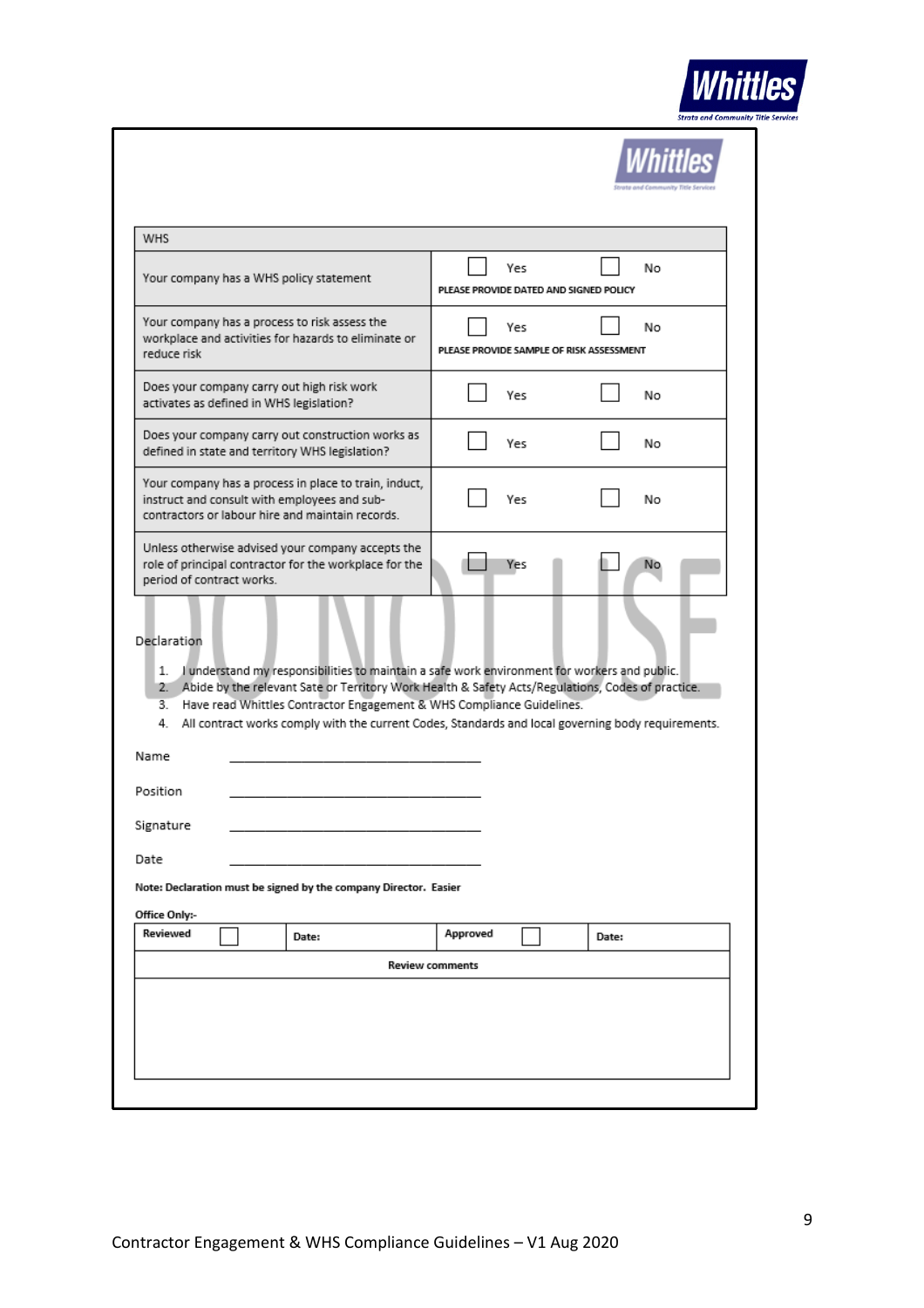

# **<sup>6</sup> Appendix B**

## **6.1 High Risk Construction Work Contractor Checklist**

|                                                                                                                                                          |        | <b>High Risk Construction Project Contractor Checklist</b>                                                                                                                                                                                     |
|----------------------------------------------------------------------------------------------------------------------------------------------------------|--------|------------------------------------------------------------------------------------------------------------------------------------------------------------------------------------------------------------------------------------------------|
| the health and safety of others.                                                                                                                         |        | Under State & Territory Work Health and Safety Acts & Regulations, contractors have a duty to take reasonable care<br>for their own health and safety at the workplace. Contractors must also ensure their activities do not negatively affect |
| your trade or area of expertise and that you will ensure health and safety accordingly.                                                                  |        | As a contractor attending Strata & Community sites, we regard you as a professional/ competent company/person in                                                                                                                               |
| <b>Contractor business</b><br>name:                                                                                                                      |        |                                                                                                                                                                                                                                                |
| ABN:                                                                                                                                                     |        |                                                                                                                                                                                                                                                |
| Location of work:                                                                                                                                        |        |                                                                                                                                                                                                                                                |
| Summary of contractor work to be undertaken:                                                                                                             |        |                                                                                                                                                                                                                                                |
|                                                                                                                                                          |        |                                                                                                                                                                                                                                                |
| General                                                                                                                                                  | Yes No | <b>Comments</b>                                                                                                                                                                                                                                |
| Do you have workers compensation-                                                                                                                        |        |                                                                                                                                                                                                                                                |
| insurance for all workers?<br>Are you and/or your workers<br>appropriately trained, licensed, qualified<br>to conduct the work activities?               |        |                                                                                                                                                                                                                                                |
| Have you made provisions for first aid<br>training and equipment on site?                                                                                |        |                                                                                                                                                                                                                                                |
| Have you and your workers conducted a<br>site risk assessment or site induction?                                                                         |        |                                                                                                                                                                                                                                                |
| Have relevant workers read and<br>understood all specific site policies or<br>procedures?                                                                |        |                                                                                                                                                                                                                                                |
| Have arrangements been made for site<br>access and site security?                                                                                        |        |                                                                                                                                                                                                                                                |
| Have/will you ensure consultation with                                                                                                                   |        |                                                                                                                                                                                                                                                |
| other contractors on site? (if applicable)<br>Have/will you ensure that appropriate<br>PPE is provided to all persons who may<br>be exposed to a hazard? |        |                                                                                                                                                                                                                                                |
| Do you and your workers understand<br>site emergency plans and procedures?                                                                               |        |                                                                                                                                                                                                                                                |
| <b>Work Equipment</b>                                                                                                                                    | Yes No | Control measures and/or comments                                                                                                                                                                                                               |
| Has all your work equipment undergone<br>and passed all relevant inspection and                                                                          |        |                                                                                                                                                                                                                                                |
| maintenance requirements?<br>Are all tools and equipment that you                                                                                        |        |                                                                                                                                                                                                                                                |
| bring to site 'fit for purpose'?<br>Has all electrical equipment be                                                                                      |        |                                                                                                                                                                                                                                                |
| appropriately tested by a competent<br>person and results recorded?                                                                                      |        |                                                                                                                                                                                                                                                |
| Is all your machinery and equipment<br>registered by the appropriate authority (if<br>applicable)                                                        |        |                                                                                                                                                                                                                                                |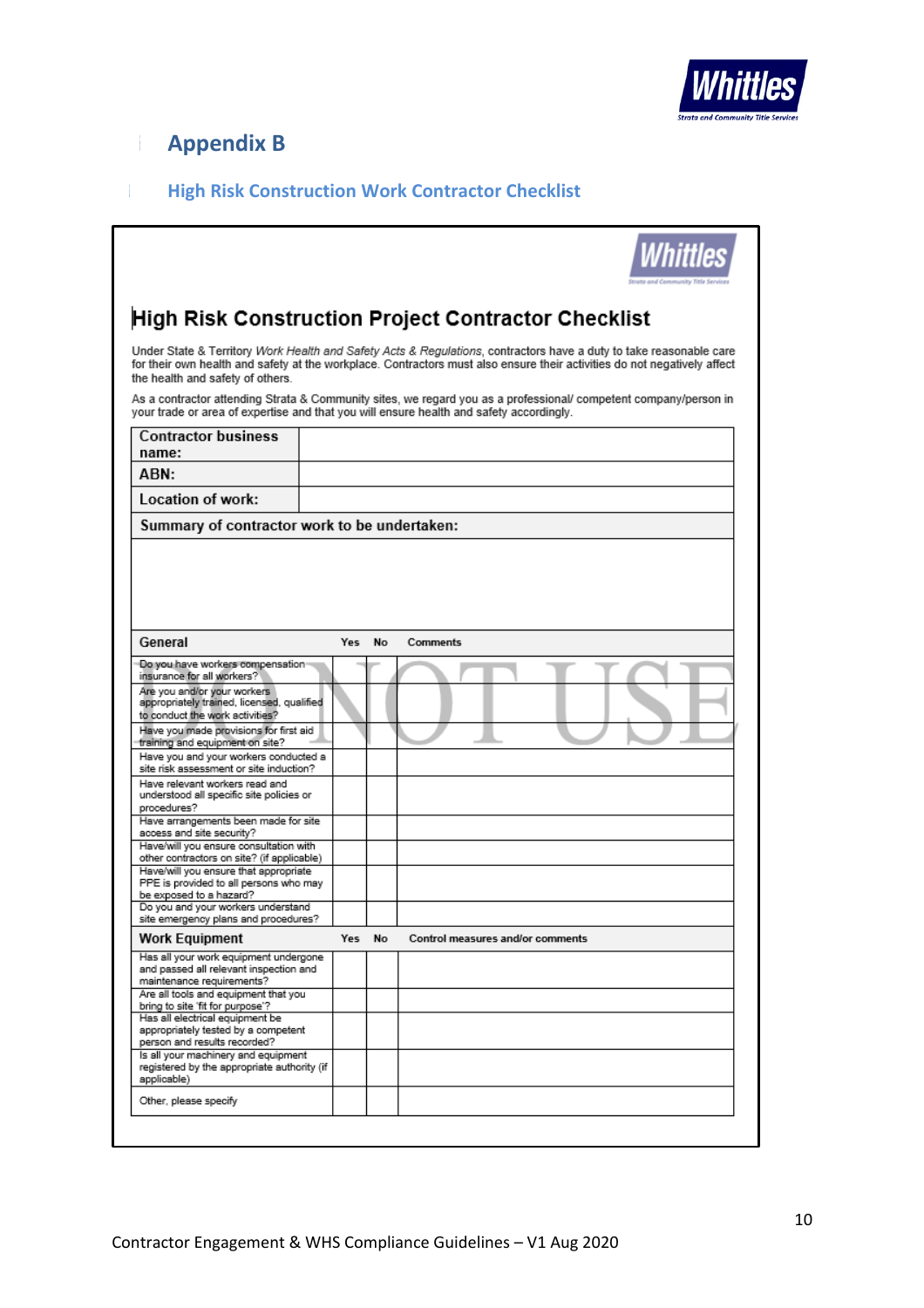

| <b>Hazardous Substances</b>                                                                                | Yes No |    | Control measures and/or comments |  |
|------------------------------------------------------------------------------------------------------------|--------|----|----------------------------------|--|
| Will you be introducing any hazardous<br>chemicals or substances to the work<br>site?                      |        |    |                                  |  |
| Have all workers using, handling or<br>storing hazardous chemicals or<br>substances appropriately trained? |        |    |                                  |  |
| Do you have safety data sheets (SDS)?                                                                      |        |    |                                  |  |
| Other, please specify                                                                                      |        |    |                                  |  |
| <b>Personal Protective</b><br>Equipment                                                                    | Yes No |    | Control measures and/or comments |  |
| Has/will all relevant PPE been provided?                                                                   |        |    |                                  |  |
| Have workers using the PPE been<br>trained to use it correctly?                                            |        |    |                                  |  |
| Other, please specify                                                                                      |        |    |                                  |  |
| <b>High Risk Construction Work</b>                                                                         | Yes    | No | Control measures and/or comments |  |
| Have all legislated requirements been<br>met to undertake high risk construction<br>activities?            |        |    |                                  |  |
| Are all workers appropriately trained to<br>undertake High Risk Construction Work?                         |        |    |                                  |  |
| Do all workers undertaking High Risk<br>Construction Work understand and agree                             |        |    |                                  |  |
| to comply with relevant Safe Work                                                                          |        |    |                                  |  |
| Method Statements?                                                                                         |        |    |                                  |  |
| <b>Additional</b>                                                                                          | Yes    | No | Control measures and/or comments |  |
| List or detail any additional<br>considerations (such as):                                                 |        |    |                                  |  |
| Site or company policies                                                                                   |        |    |                                  |  |
| Risk assessments                                                                                           |        |    |                                  |  |
| Emergency procedures                                                                                       |        |    |                                  |  |
| Communicable diseases                                                                                      |        |    |                                  |  |
| Record keeping requirements                                                                                |        |    |                                  |  |
| Notification requirements                                                                                  |        |    |                                  |  |
|                                                                                                            |        |    |                                  |  |
| <b>Principle Contractor</b><br><b>Representative Name</b>                                                  |        |    | Position                         |  |
| <b>Phone</b>                                                                                               |        |    | Email                            |  |
| Signature                                                                                                  |        |    | Date/time                        |  |
| Whittles                                                                                                   |        |    |                                  |  |

Date/time

Signature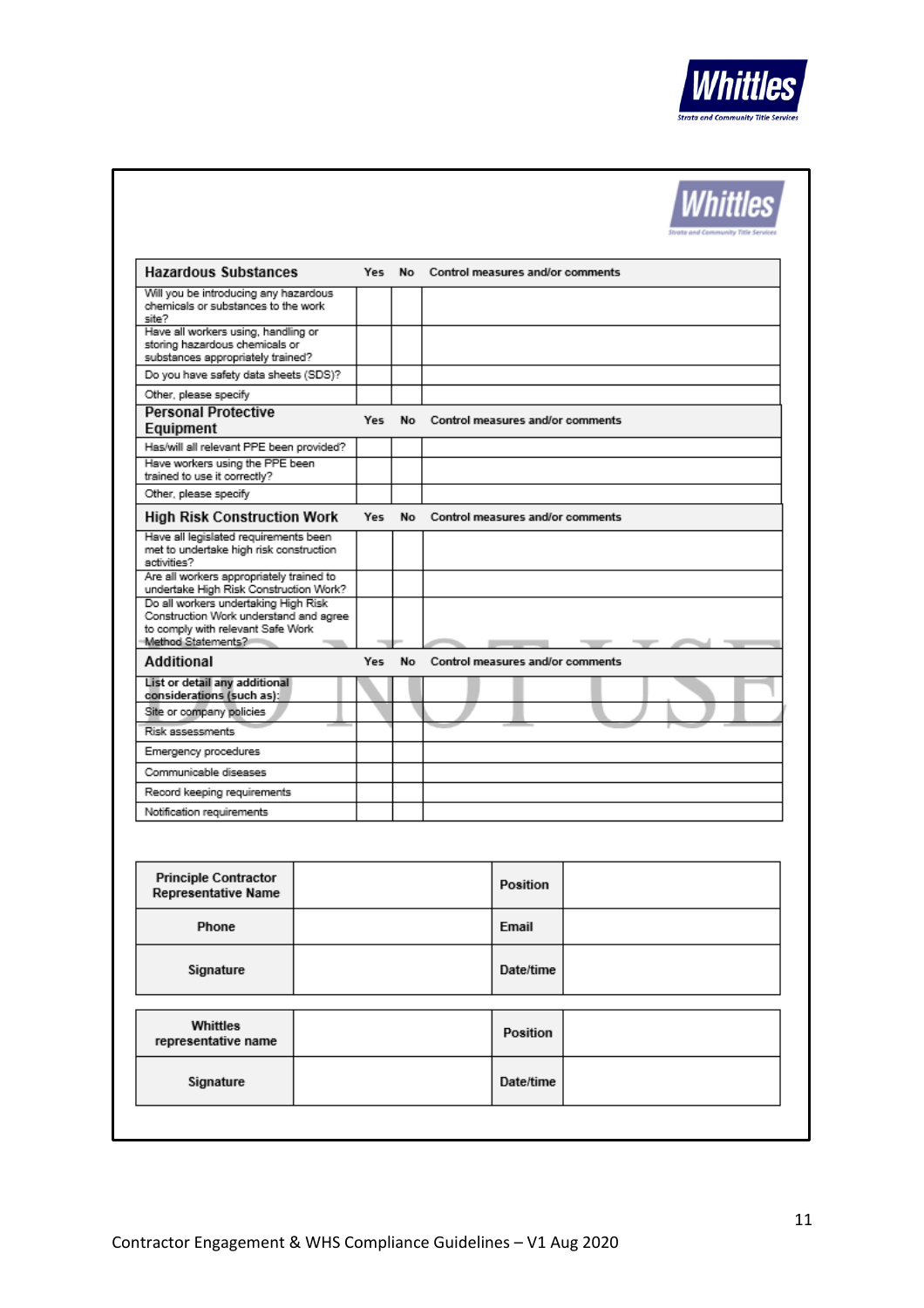

# **<sup>7</sup> Appendix C**

## **7.1 Sample Job Safety Analysis Form**

| Date                                                                                    |                                                                                                                                                                                                                           |                                                                                                                                                                                                                                                                                                                                                                                                                                                                                       | Page 1                                      |                                                                                                                                                                                                                                                                                                                                                                                                                                                                                                                                                                                    |  |
|-----------------------------------------------------------------------------------------|---------------------------------------------------------------------------------------------------------------------------------------------------------------------------------------------------------------------------|---------------------------------------------------------------------------------------------------------------------------------------------------------------------------------------------------------------------------------------------------------------------------------------------------------------------------------------------------------------------------------------------------------------------------------------------------------------------------------------|---------------------------------------------|------------------------------------------------------------------------------------------------------------------------------------------------------------------------------------------------------------------------------------------------------------------------------------------------------------------------------------------------------------------------------------------------------------------------------------------------------------------------------------------------------------------------------------------------------------------------------------|--|
| <b>Contractor</b>                                                                       |                                                                                                                                                                                                                           |                                                                                                                                                                                                                                                                                                                                                                                                                                                                                       | Site:                                       |                                                                                                                                                                                                                                                                                                                                                                                                                                                                                                                                                                                    |  |
| <b>Supervisor Name</b><br>& Phone Number:                                               |                                                                                                                                                                                                                           |                                                                                                                                                                                                                                                                                                                                                                                                                                                                                       | <b>Job/Task</b>                             |                                                                                                                                                                                                                                                                                                                                                                                                                                                                                                                                                                                    |  |
| <b>Work Order</b>                                                                       |                                                                                                                                                                                                                           |                                                                                                                                                                                                                                                                                                                                                                                                                                                                                       | Corporation                                 |                                                                                                                                                                                                                                                                                                                                                                                                                                                                                                                                                                                    |  |
|                                                                                         |                                                                                                                                                                                                                           |                                                                                                                                                                                                                                                                                                                                                                                                                                                                                       | <b>EQUIPMENT DETAILS</b>                    |                                                                                                                                                                                                                                                                                                                                                                                                                                                                                                                                                                                    |  |
| <b>Personal Protective</b><br><b>Equipment</b>                                          |                                                                                                                                                                                                                           |                                                                                                                                                                                                                                                                                                                                                                                                                                                                                       | <b>Static Plant and</b><br><b>Equipment</b> |                                                                                                                                                                                                                                                                                                                                                                                                                                                                                                                                                                                    |  |
| Safety/Emergency<br><b>Equipment</b>                                                    |                                                                                                                                                                                                                           |                                                                                                                                                                                                                                                                                                                                                                                                                                                                                       | <b>Mobile Plant and</b><br><b>Equipment</b> |                                                                                                                                                                                                                                                                                                                                                                                                                                                                                                                                                                                    |  |
| Break the job down into steps.<br>٠<br>logical sequence.<br>step of the job, induction. | <b>JOBS/TASKS/PROCESSES</b><br>Basic steps in logical sequence - what is to be done, not how<br>. Each step should accomplish some major task and be in a<br>e.g. Emergency procedures, make the area safe, identify each | <b>IDENTIFY HAZARDS/RISKS</b><br>(Identify the hazards and risks associated with each step).<br>. Hazards are unsafe conditions and unsafe acts. A Hazard may be<br>intrinsic or inherent, actually existing or potential.<br>. Examine each to find possibilities that could lead to an accident.<br>Are there risk to others e.g. public or clients<br>Are there any Environmental risks associated with the works<br>Emergency procedures in the event of an incident<br>$\bullet$ |                                             | <b>CONTROL MEASURES FOR IDENTIFIED HAZARD/RISK</b><br>(Safety measures/Safe Work Practices/PPE to minimise or<br>eliminate risk associated with each step)<br>. Specify what practices/procedures will be implemented and what<br>action will be taken to eliminate or minimise the hazards, and/or<br>potential severity factors, and the risk of serious injury/damage.<br>. How are the Environmental risks to be managed?<br>Include the measures to be taken to ensure continuity and<br>٠<br>effectiveness of the proposed controls so they can be and will be<br>maintained |  |
|                                                                                         |                                                                                                                                                                                                                           |                                                                                                                                                                                                                                                                                                                                                                                                                                                                                       |                                             |                                                                                                                                                                                                                                                                                                                                                                                                                                                                                                                                                                                    |  |
|                                                                                         |                                                                                                                                                                                                                           |                                                                                                                                                                                                                                                                                                                                                                                                                                                                                       |                                             |                                                                                                                                                                                                                                                                                                                                                                                                                                                                                                                                                                                    |  |
|                                                                                         |                                                                                                                                                                                                                           |                                                                                                                                                                                                                                                                                                                                                                                                                                                                                       |                                             |                                                                                                                                                                                                                                                                                                                                                                                                                                                                                                                                                                                    |  |

|                   |                      | <b>Job Safety Analysis</b>    | Page 2      |  |                                             |  |
|-------------------|----------------------|-------------------------------|-------------|--|---------------------------------------------|--|
| Contractor        |                      |                               | Site:       |  |                                             |  |
| <b>Work order</b> |                      |                               | Corporation |  |                                             |  |
|                   | JOBS/TASKS/PROCESSES | <b>IDENTIFY HAZARDS/RISKS</b> |             |  | CONTROL MEASURES FOR IDENTIFIED HAZARD/RISK |  |
|                   |                      |                               |             |  |                                             |  |
|                   |                      |                               |             |  |                                             |  |
|                   |                      |                               |             |  |                                             |  |
|                   |                      |                               |             |  |                                             |  |
|                   |                      |                               |             |  |                                             |  |
|                   |                      |                               |             |  |                                             |  |
|                   |                      |                               |             |  |                                             |  |

| Prepared by:      |  |
|-------------------|--|
| <b>Print Name</b> |  |